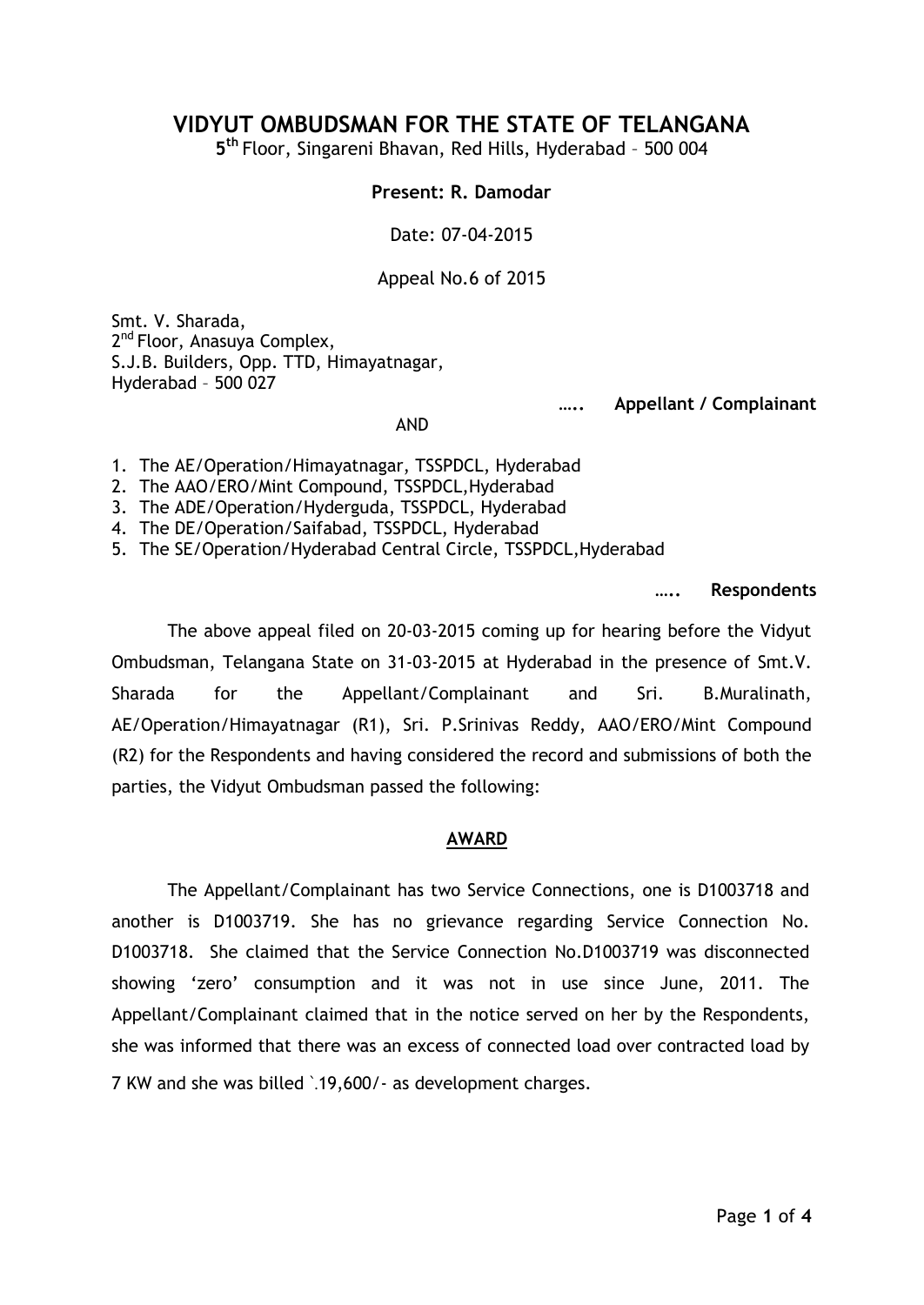The Appellant/Complainant further claimed that the two service connections were clubbed in one bill showing devolopment charges and fixed charges seperately as follows:

> S.C.No. D 1003718 - `.16,800/- S.C.No. D 1003719 - \,19,600/-

The Appellant/Complainant is questioning the demand of `.19,600/ representing development and fixed charges to S.C.No.D1003719, when the service connection was disconnected right from June, 2011 showing 'zero' consumption.

2. On the above complaint, the CGRF registered C.G.No.15/2015 and after giving Notice of hearing passed the impuged order dated 23-02-2015 regarding Service Connection No.D1003719 finding:

- a) That the Appellant/Complainant has not been availing power supply from June, 2011 onwards.
- b) The Appellant/Complainant, having paid the charges (development and fixed charges on S.C.No.D1003719) had not raised any objection within 15 days of issue of Notice and therefore, she is not entitled to any relief on this aspect.

3. Aggrieved, the Appellant/Complainant prefered the present appeal.

4. The second Respondent filed reply stating that both the service connnections were booked for additional usage than the Contracted Load and the consumer has paid development charges and security deposit, but has not paid the fixed charges.

5. It is further case of the Respondents that Sri. B.Muralinath AE/Operation/ Himayatnagar had inspected S.C.No.D1003719 on 19-02-2013, found the total Contracted Load as 1 KV and Connected Load as 7.64 KV and submitted his report and on its basis a demand notice was sent for `.19,600/- representing development charges `.14,000/- plus security deposit `.5,600/-.

6. Efforts to get the parties to reach an aggreement failed on 31-03-2015 though the process of conciliation and mediation.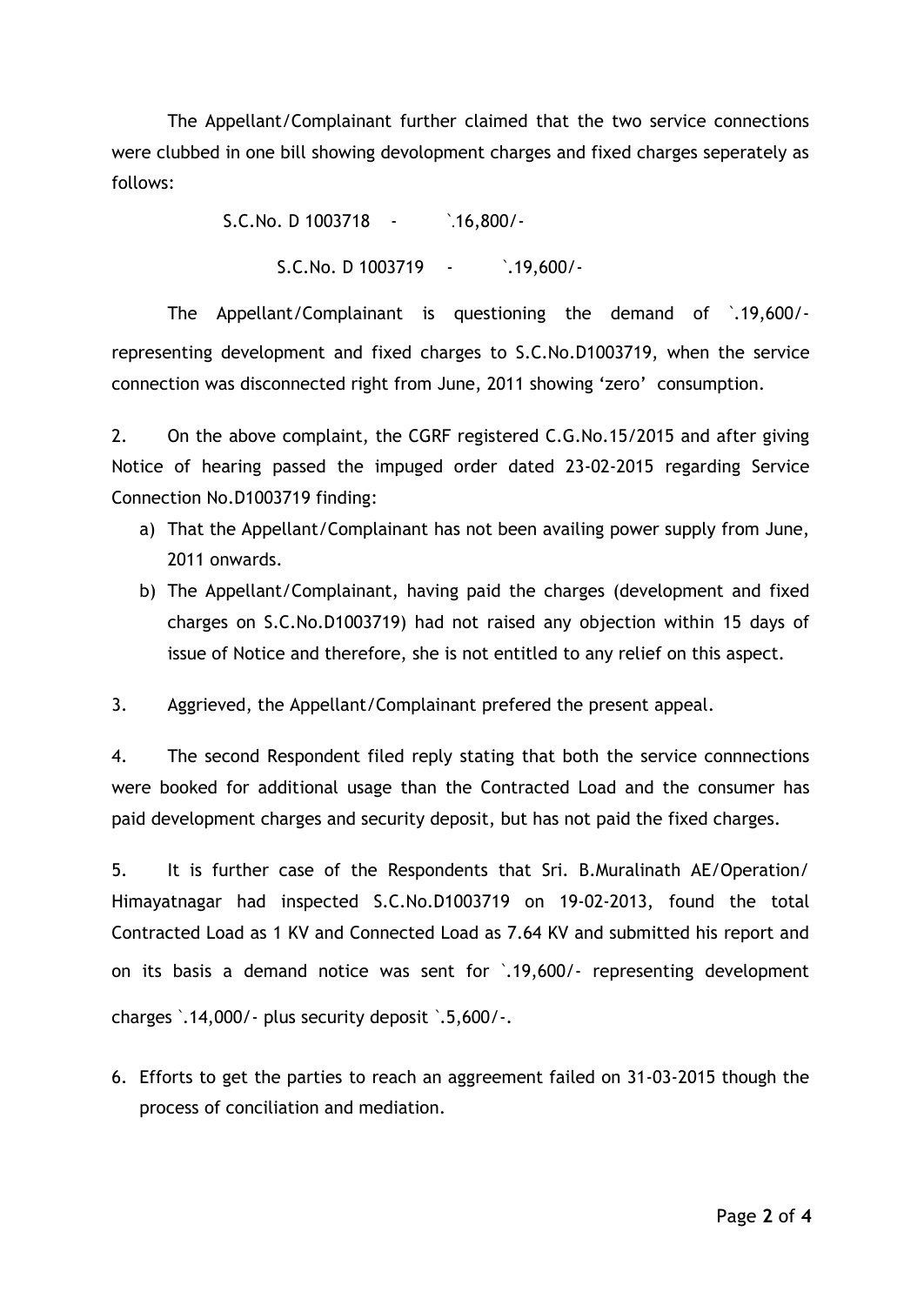### 7. Heared both sides.

8. Keeping in view the allegation of the Appellant/Complainant and reply of the Respondents, the following points arise for determination.

- 1) Whether the Respondents, are justified in raising a bill for `.19,600/- against S.C.No.D1003719 of the Appellant/Complainant?
- 2) Whether the inspection of S.C.No.D1003719 of the Appellant/Complainant by the Respondent No.1 on 19-02-2013 has any bearing on the facts when the service was disconnected right from June, 2011?

### **Points No.1&2:**

9. The Appellant/Complainant is aggrieved by the demand of the Respondents for `.19,600/- raised on S.C.No.D1003719 which is admittedy in a disconnected position. The 1<sup>st</sup> Respondent, when pointed out the fact that the service connection was discnnected and 'zero' reading has been shown right from June, 2011 onwards as per the consumption, Billing, Collection and Arrears History during the period from January, 2000 to January, 2015, has pointed out that during November, 2012 a consumption of 24 units was shown and hence, service connection was in operation and therefore, he inspected the service connection and gave his report.

10. A reading of this report shows that from June, 2011 till December, 2014 the meter reading showed 'zero' except during the month of November, 2012 showing a reading of 24 units. The 1<sup>st</sup> Respondent admitted that this reading may relate to the last consumption reading for the month of May, 2011. Such position cannot be ruled out in view of 'zero' consumption right from June, 2011 to December, 2014 except for November, 2012. Thus, it is clear from the record that when the S.C.No.D1003719 was disconnected and the reading has been a consistent 'zero', his finding of excess load than Contracted Load regarding a disconnected service connection would loose relevance.

11. The Appellant/Complainant claimed that on the threat of disconnection of the other connection, her son paid the amount of `.19,600/- as per demand raised on S.C.No.D1003719, which the Respondents should refund. The Respondents, in view of